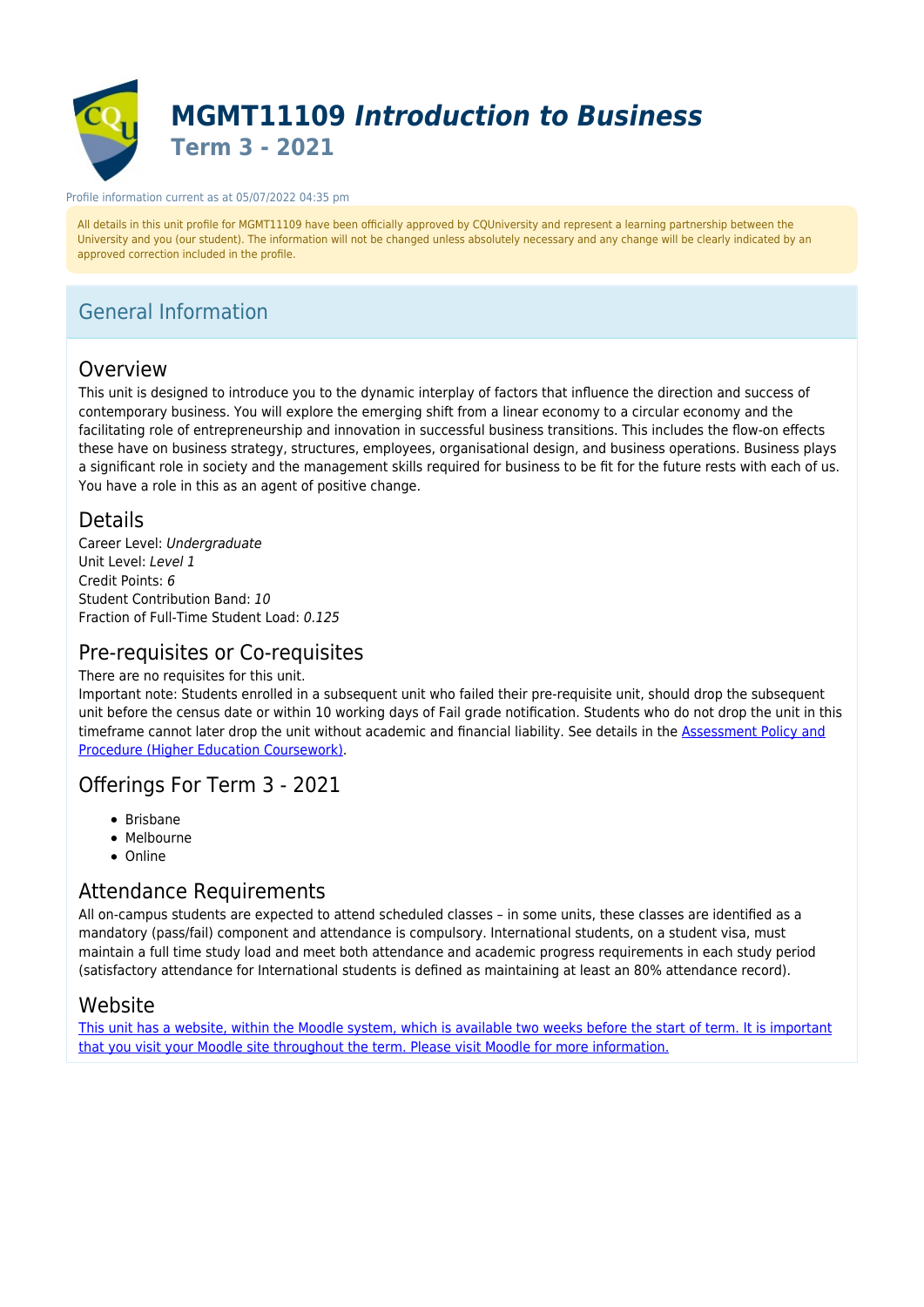# Class and Assessment Overview

### Recommended Student Time Commitment

Each 6-credit Undergraduate unit at CQUniversity requires an overall time commitment of an average of 12.5 hours of study per week, making a total of 150 hours for the unit.

# Class Timetable

**[Regional Campuses](https://handbook.cqu.edu.au/facet/timetables)** Bundaberg, Cairns, Emerald, Gladstone, Mackay, Rockhampton, Townsville

**[Metropolitan Campuses](https://handbook.cqu.edu.au/facet/timetables)** Adelaide, Brisbane, Melbourne, Perth, Sydney

#### Assessment Overview

1. **Online Quiz(zes)** Weighting: 20% 2. **Written Assessment** Weighting: 40% 3. **Reflective Practice Assignment** Weighting: 40%

### Assessment Grading

This is a graded unit: your overall grade will be calculated from the marks or grades for each assessment task, based on the relative weightings shown in the table above. You must obtain an overall mark for the unit of at least 50%, or an overall grade of 'pass' in order to pass the unit. If any 'pass/fail' tasks are shown in the table above they must also be completed successfully ('pass' grade). You must also meet any minimum mark requirements specified for a particular assessment task, as detailed in the 'assessment task' section (note that in some instances, the minimum mark for a task may be greater than 50%). Consult the [University's Grades and Results Policy](https://www.cqu.edu.au/policy) for more details of interim results and final grades.

# CQUniversity Policies

#### **All University policies are available on the [CQUniversity Policy site.](https://policy.cqu.edu.au/)**

You may wish to view these policies:

- Grades and Results Policy
- Assessment Policy and Procedure (Higher Education Coursework)
- Review of Grade Procedure
- Student Academic Integrity Policy and Procedure
- Monitoring Academic Progress (MAP) Policy and Procedure Domestic Students
- Monitoring Academic Progress (MAP) Policy and Procedure International Students
- Student Refund and Credit Balance Policy and Procedure
- Student Feedback Compliments and Complaints Policy and Procedure
- Information and Communications Technology Acceptable Use Policy and Procedure

This list is not an exhaustive list of all University policies. The full list of University policies are available on the [CQUniversity Policy site.](https://policy.cqu.edu.au/)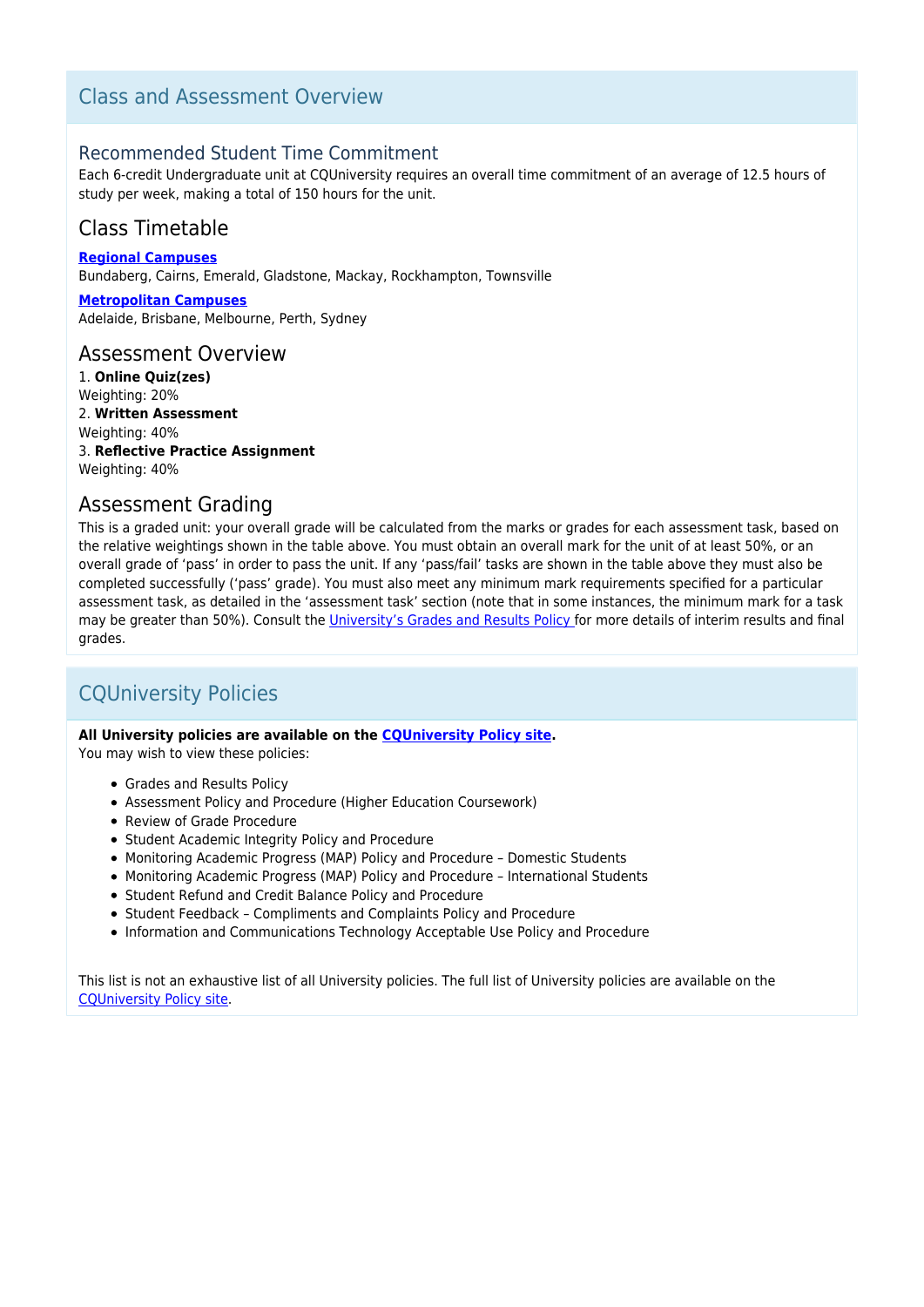# Previous Student Feedback

### Feedback, Recommendations and Responses

Every unit is reviewed for enhancement each year. At the most recent review, the following staff and student feedback items were identified and recommendations were made.

## Feedback from Verbatim student feedback in the SUTE Term Report

#### **Feedback**

"I really enjoyed this unit. Malcolm is a great lecturer, the content was interesting and the readings were insightful and helpful."

#### **Recommendation**

The Entrepreneurship, Innovation, and Sustainability themes have been embraced in the renewal of this unit within the CQURenew project. The preparation of customised content in the synopses captures the themes in a way that current textbooks do not. Readings and discussions in workshops bring these perspectives to life. The recommendation is to continue this approach.

### Feedback from Verbatim student feedback in the SUTE Term Report

#### **Feedback**

"The overall content covered within the unit was interesting and engaging."

#### **Recommendation**

Respect for each person's experience and insights is the foundation for engaged discussion and enriched learning. The recommendation is to continue this approach.

### Feedback from Verbatim student feedback in the SUTE Term Report

#### **Feedback**

"Workshops and the synopsis (were good aspects of the unit)"

#### **Recommendation**

Success relies on the workshop dynamic so there will be some variability week-to-week, but hopefully one that continues to improve through the term. Continue this approach for subsequent Terms.

### Feedback from Verbatim student feedback in the SUTE Term Report

#### **Feedback**

"There needs to be a better explanation of the requirements for the assessment tasks as it can be hard to decipher what needs to be done. It would also be beneficial if there were examples of previous submissions to give students an idea of what direction they need to go in."

#### **Recommendation**

The feedback comment is respectfully considered as follows. Moodle design seeks to make resources easy to access. Sometimes the resources provided, such as recorded assessment briefings and example reports are not obvious at first glance. Participation in workshops and/or viewing the recordings uploaded to Moodle provides additional pointers as to where resources are located. Academic staff continue to be contactable if there are questions. Therefore, it is recommended that assessment task requirements be communicated through multiple modes, including the unit profile, workshops, forum, the assessment tab in Moodle, and assessment briefings.

# Unit Learning Outcomes

#### **On successful completion of this unit, you will be able to:**

- 1. Describe the scope, scale, and contributions of contemporary business
- 2. Critically assess the dynamic influence of entrepreneurial, innovation, and sustainability (EIS) drivers in contemporary business
- 3. Critically assess the the consequential impacts of EIS on business strategy and structure, people, organisational design, and business operations
- 4. Critically evaluate the management skill requirements for successfully leveraging emerging EIS opportunities
- 5. Critically evaluate the influence of leadership in shaping ethical and socially responsible initiatives for a circular economy.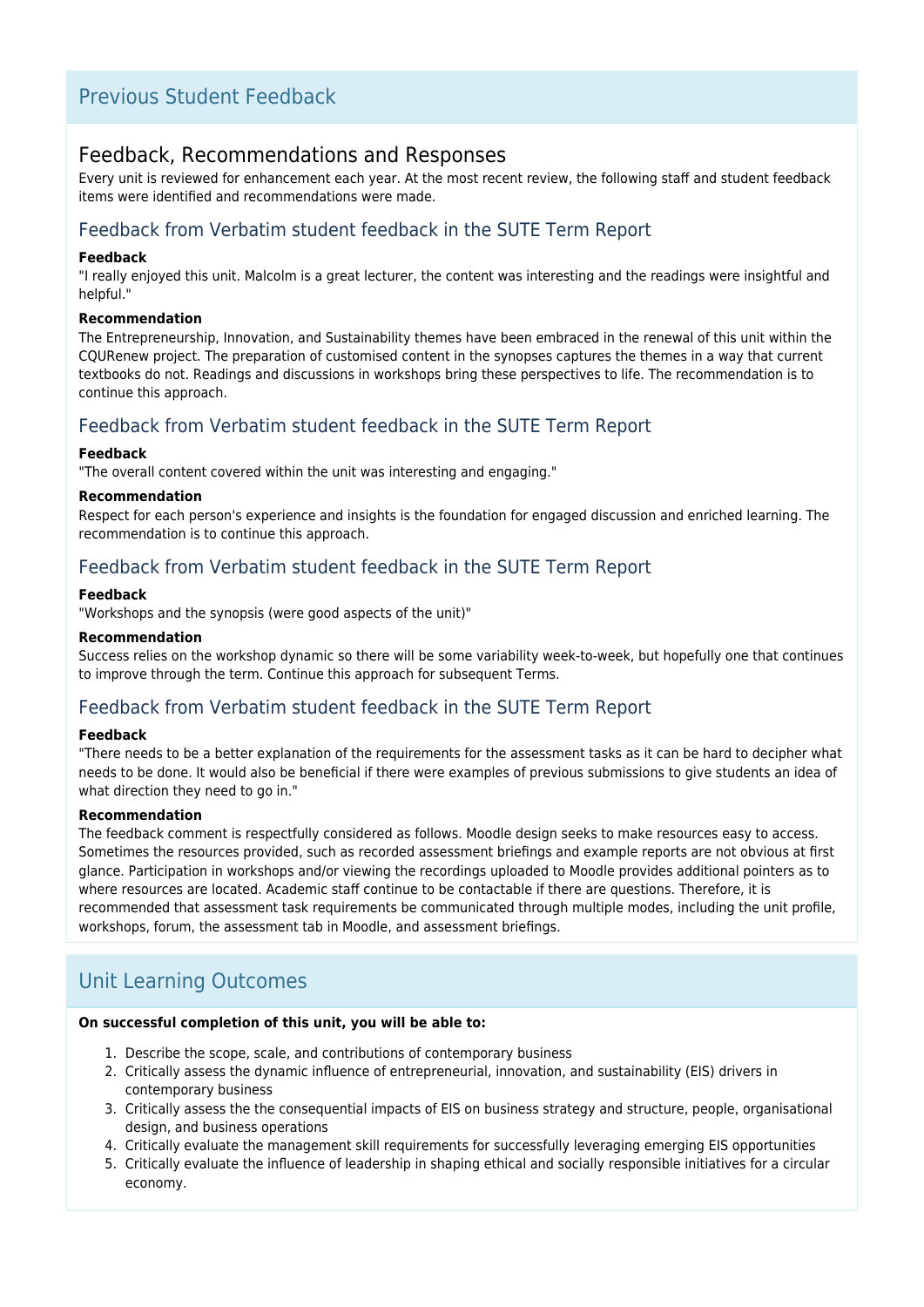# Alignment of Learning Outcomes, Assessment and Graduate Attributes

N/A Level **P** Introductory o Intermediate o Graduate Level Professional Level Advanced Level

## Alignment of Assessment Tasks to Learning Outcomes

| <b>Assessment Tasks</b>                  | <b>Learning Outcomes</b> |           |                             |           |   |
|------------------------------------------|--------------------------|-----------|-----------------------------|-----------|---|
|                                          |                          |           | $1 \quad 2 \quad 3 \quad 4$ |           | 5 |
| 1 - Online Quiz(zes) - 20%               | $\bullet$                | $\bullet$ |                             |           |   |
| 2 - Written Assessment - 40%             |                          |           | $\bullet$                   | $\bullet$ |   |
| 3 - Reflective Practice Assignment - 40% |                          |           |                             | $\bullet$ |   |

# Alignment of Graduate Attributes to Learning Outcomes

| <b>Graduate Attributes</b>                          | <b>Learning Outcomes</b> |                |                         |                         |           |
|-----------------------------------------------------|--------------------------|----------------|-------------------------|-------------------------|-----------|
|                                                     | $\mathbf{1}$             | $\overline{2}$ | $\overline{\mathbf{3}}$ | $\overline{\mathbf{4}}$ | 5         |
| 1 - Communication                                   | $\bullet$                | $\bullet$      | $\bullet$               | $\bullet$               | $\bullet$ |
| 2 - Problem Solving                                 |                          | $\bullet$      |                         |                         |           |
| <b>3 - Critical Thinking</b>                        | $\bullet$                | $\bullet$      | $\bullet$               | $\bullet$               | $\bullet$ |
| <b>4 - Information Literacy</b>                     | $\bullet$                | $\bullet$      | $\bullet$               | $\bullet$               | $\bullet$ |
| 5 - Team Work                                       |                          |                |                         |                         |           |
| <b>6 - Information Technology Competence</b>        | $\bullet$                | $\bullet$      | $\bullet$               | $\bullet$               |           |
| 7 - Cross Cultural Competence                       |                          |                | $\bullet$               | $\bullet$               |           |
| 8 - Ethical practice                                |                          |                |                         | $\bullet$               | $\bullet$ |
| 9 - Social Innovation                               |                          |                |                         |                         | $\bullet$ |
| 10 - Aboriginal and Torres Strait Islander Cultures |                          |                |                         |                         |           |

# Alignment of Assessment Tasks to Graduate Attributes

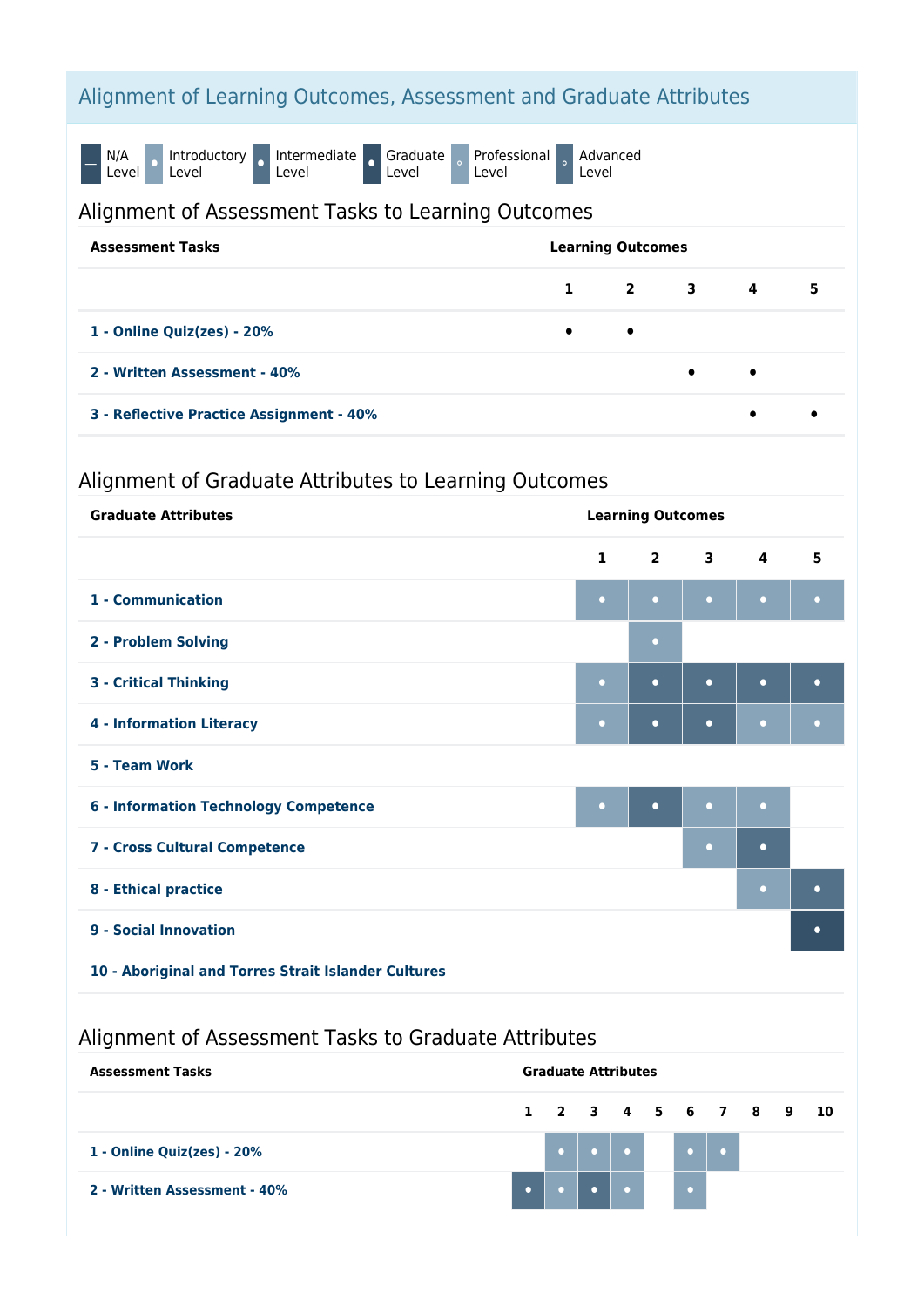| <b>Assessment Tasks</b>                  | <b>Graduate Attributes</b> |  |  |  |  |                      |  |
|------------------------------------------|----------------------------|--|--|--|--|----------------------|--|
|                                          |                            |  |  |  |  | 1 2 3 4 5 6 7 8 9 10 |  |
| 3 - Reflective Practice Assignment - 40% |                            |  |  |  |  |                      |  |

# Textbooks and Resources

## **Textbooks**

#### **There are no required textbooks.**

### IT Resources

#### **You will need access to the following IT resources:**

- CQUniversity Student Email
- Internet
- Unit Website (Moodle)
- $\bullet$  eReading List

# Referencing Style

All submissions for this unit must use the referencing style: [American Psychological Association 7th Edition \(APA 7th](https://delivery-cqucontenthub.stylelabs.cloud/api/public/content/apa-referencing-style.pdf?v=51e1aea7) [edition\)](https://delivery-cqucontenthub.stylelabs.cloud/api/public/content/apa-referencing-style.pdf?v=51e1aea7)

For further information, see the Assessment Tasks.

# Teaching Contacts

**Jim Jensen** Unit Coordinator [j.jensen@cqu.edu.au](mailto:j.jensen@cqu.edu.au) **Malcolm Johnson** Unit Coordinator [m.n.johnson@cqu.edu.au](mailto:m.n.johnson@cqu.edu.au)

# **Schedule**

| Week 1 - 08 Nov 2021                  |                                                                                                       |                                                                              |
|---------------------------------------|-------------------------------------------------------------------------------------------------------|------------------------------------------------------------------------------|
| <b>Module/Topic</b>                   | <b>Chapter</b>                                                                                        | <b>Events and Submissions/Topic</b>                                          |
| Introduction to contemporary business | The required readings each week are<br>provided in the eReading list (access<br>at the top of Moodle) | <b>Assignment 1 Quiz Briefing</b><br>session: (check Moodle for Zoom ID)     |
| Week 2 - 15 Nov 2021                  |                                                                                                       |                                                                              |
| Module/Topic                          | <b>Chapter</b>                                                                                        | <b>Events and Submissions/Topic</b>                                          |
| Dynamic contexts                      | Refer eReading list for Week 2                                                                        | <b>Online Quiz #1 opens Monday 15</b><br>November at 9:00 AM (AEST)          |
| Week 3 - 22 Nov 2021                  |                                                                                                       |                                                                              |
| <b>Module/Topic</b>                   | <b>Chapter</b>                                                                                        | <b>Events and Submissions/Topic</b>                                          |
|                                       |                                                                                                       | <b>Online Quiz #1 closes Friday 26</b><br><b>November</b> at 11:45 PM (AEST) |
| Entrepreneurial drivers               | Refer eReading list for Week 3                                                                        |                                                                              |
|                                       |                                                                                                       | Online Quiz #2 opens Monday 22<br>November at 9:00 AM (AEST)                 |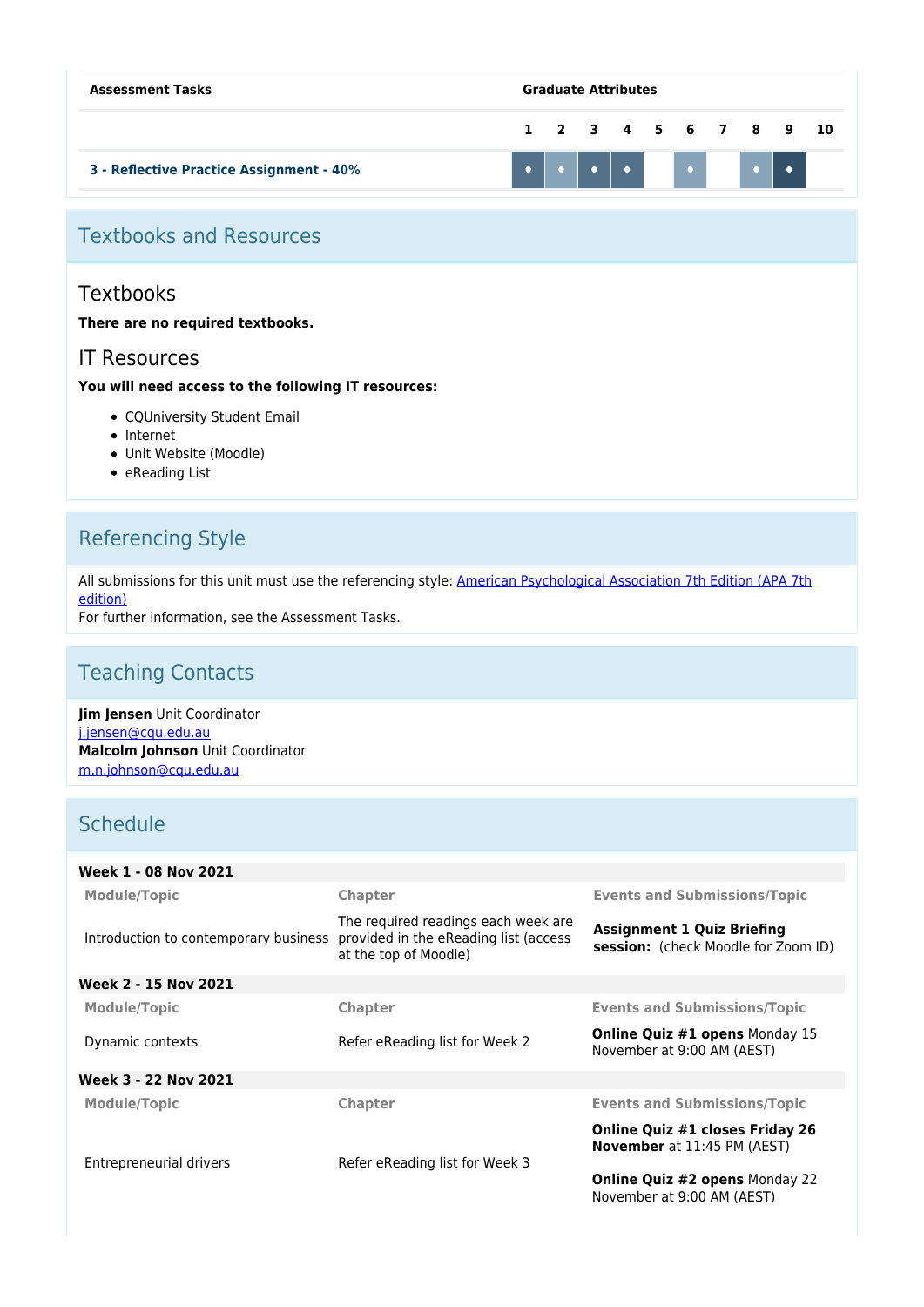| Week 4 - 29 Nov 2021                   |                                 |                                                                                                                                           |
|----------------------------------------|---------------------------------|-------------------------------------------------------------------------------------------------------------------------------------------|
| <b>Module/Topic</b>                    | <b>Chapter</b>                  | <b>Events and Submissions/Topic</b>                                                                                                       |
|                                        |                                 | <b>Online Quiz #2 closes Friday 3</b><br>December at 11:45 PM (AEST)                                                                      |
| Innovation drivers                     | Refer eReading list for Week 4  | <b>Online Quiz #3 opens Monday 29</b><br>November at 9:00 AM (AEST)                                                                       |
| Vacation Week - 06 Dec 2021            |                                 |                                                                                                                                           |
| <b>Module/Topic</b>                    | Chapter                         | <b>Events and Submissions/Topic</b>                                                                                                       |
| No lectures scheduled this week        |                                 |                                                                                                                                           |
| Week 5 - 13 Dec 2021                   |                                 |                                                                                                                                           |
| <b>Module/Topic</b>                    | Chapter                         | <b>Events and Submissions/Topic</b><br><b>Online Quiz #3 closes Friday 17</b><br>December at 11:45 pm AEST                                |
| Sustainability drivers                 | Refer eReading list for Week 5  | Online Quiz #4 opens Monday 13<br>December at 9:00 AM (AEST)<br><b>Assignment 2 Essay Briefing</b><br>session: (check Moodle for Zoom ID) |
| Week 6 - 20 Dec 2021                   |                                 |                                                                                                                                           |
| <b>Module/Topic</b>                    | Chapter                         | <b>Events and Submissions/Topic</b>                                                                                                       |
| Strategic perspectives                 | Refer eReading list for Week 6  | <b>Online Quiz #4 closes Friday 24</b><br>December at 11:45 PM (AEST)                                                                     |
| Vacation Week - 27 Dec 2021            |                                 |                                                                                                                                           |
| <b>Module/Topic</b>                    | Chapter                         | <b>Events and Submissions/Topic</b>                                                                                                       |
| No lectures scheduled this week        |                                 |                                                                                                                                           |
| Week 7 - 03 Jan 2022                   |                                 |                                                                                                                                           |
| <b>Module/Topic</b>                    | Chapter                         | <b>Events and Submissions/Topic</b>                                                                                                       |
| Structural considerations              | Refer eReading list for Week 7  |                                                                                                                                           |
| Week 8 - 10 Jan 2022                   |                                 |                                                                                                                                           |
| <b>Module/Topic</b>                    | Chapter                         | <b>Events and Submissions/Topic</b>                                                                                                       |
| People perspectives                    | Refer eReading list for Week 8  | <b>Managerial Perspectives Essay</b><br>Due: Week 8 Friday (14 Jan 2022)<br>11:45 pm AEST                                                 |
| Week 9 - 17 Jan 2022                   |                                 |                                                                                                                                           |
| <b>Module/Topic</b>                    | Chapter                         | <b>Events and Submissions/Topic</b>                                                                                                       |
| Organisational design                  | Refer eReading list for Week 9  | <b>Assignment 3 Business Report</b><br>Briefing session: (check Moodle for<br>Zoom ID)                                                    |
| Week 10 - 24 Jan 2022                  |                                 |                                                                                                                                           |
| <b>Module/Topic</b>                    | Chapter                         | <b>Events and Submissions/Topic</b>                                                                                                       |
| Operational perspectives               | Refer eReading list for Week 10 |                                                                                                                                           |
| Week 11 - 31 Jan 2022                  |                                 |                                                                                                                                           |
| <b>Module/Topic</b>                    | <b>Chapter</b>                  | <b>Events and Submissions/Topic</b>                                                                                                       |
| Looking forward: Skills for the future | Refer eReading list for Week 11 |                                                                                                                                           |
| Week 12 - 07 Feb 2022                  |                                 |                                                                                                                                           |
| <b>Module/Topic</b>                    | Chapter                         | <b>Events and Submissions/Topic</b>                                                                                                       |
| Your role as change agent              | Refer eReading list for Week 12 | <b>Business Report</b> Due: Week 12<br>Friday (11 Feb 2022) 11:45 pm AEST                                                                 |
| <b>Exam Week - 14 Feb 2022</b>         |                                 |                                                                                                                                           |
| <b>Module/Topic</b>                    | Chapter                         | <b>Events and Submissions/Topic</b>                                                                                                       |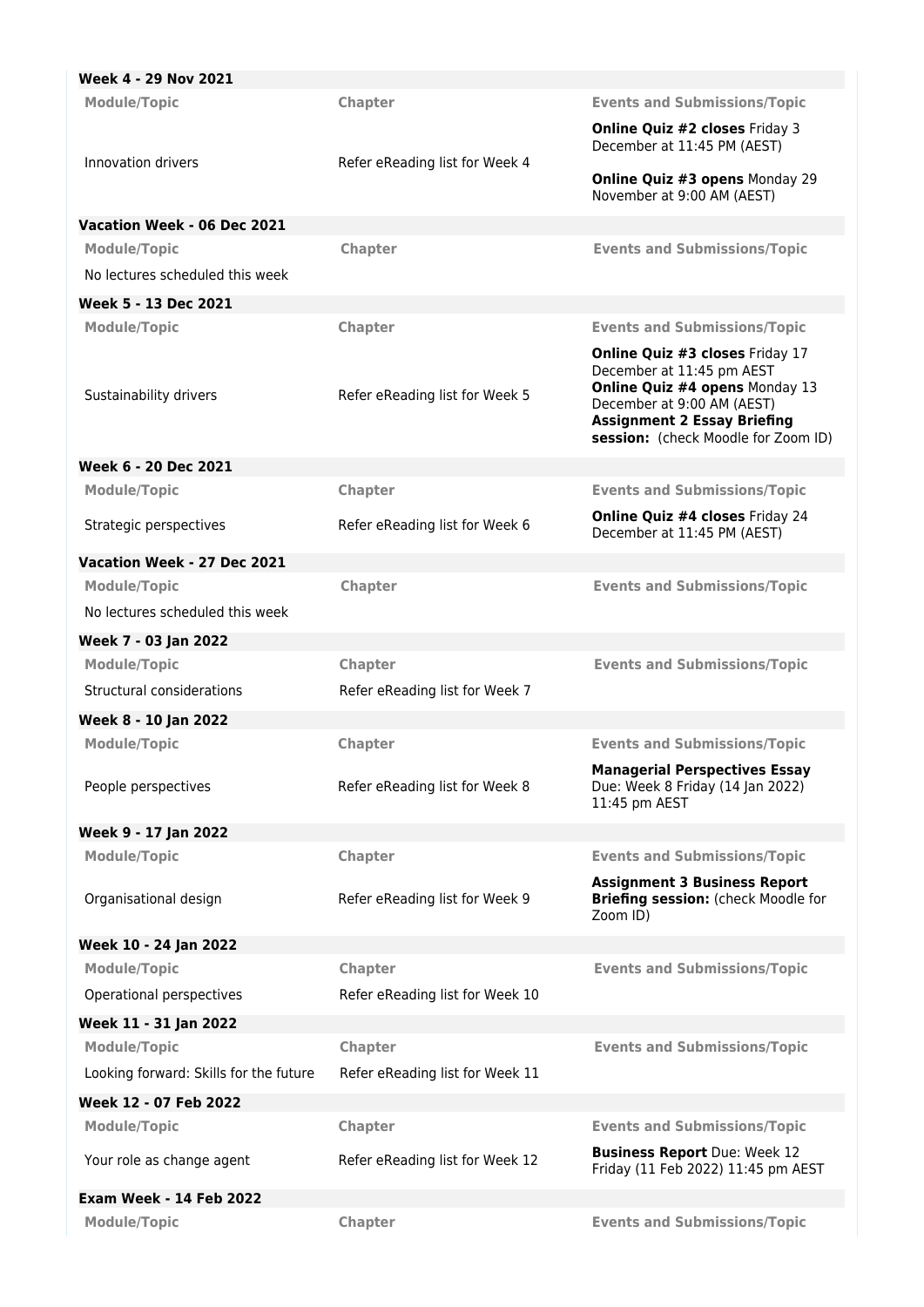# Assessment Tasks

# 1 Online Quizzes

**Assessment Type** Online Quiz(zes)

## **Task Description**

This assessment comprises four (4) online quizzes to assess your understanding of **key business concepts**. Each quiz will comprise ten (10) multiple choice questions and contribute five percent (5%) respectively to the final result in the unit. The total value of this assessment is twenty percent (20%) of the unit.

The quizzes can be accessed from the assessment tab in Moodle and will be available for completion at the following times:

| Ouiz | Content covered | <b>Quiz opens</b>                         | <b>Ouiz closes</b>                         |
|------|-----------------|-------------------------------------------|--------------------------------------------|
|      | Week 1          | Week 2: Monday 15 November at 9:00am AEST | Week 3: Friday 26 November at 11:45pm AEST |
|      | Week 2          | Week 3: Monday 22 November at 9:00am AEST | Week 4: Friday 3 December at 11:45pm AEST  |
|      | Week 3          | Week 4: Monday 29 November at 9:00am AEST | Week 5: Friday 17 December at 11:45pm AEST |
|      | Week 4          | Week 5: Monday 13 December at 9:00am AEST | Week 6: Friday 24 December at 11:45pm AEST |

#### **Number of Quizzes**

4

#### **Frequency of Quizzes**

#### **Assessment Due Date**

As detailed in the table above

#### **Return Date to Students**

Score for the quiz is shown when the quiz is completed

#### **Weighting**

20%

#### **Assessment Criteria**

Each quiz is open for 20 minutes and has ten (10) multiple choice questions. Each correct answer is awarded 0.5 percent. The total value of each quiz is five (5) percent.

Please allow 20 minutes to attempt each quiz. The quiz cannot be paused. Be sure to access the quiz in Moodle at least 20 minutes before the quiz closes at 11:45 PM (AEST) on the nominated date.

#### **Referencing Style**

[American Psychological Association 7th Edition \(APA 7th edition\)](https://delivery-cqucontenthub.stylelabs.cloud/api/public/content/apa-referencing-style.pdf?v=51e1aea7)

#### **Submission**

Online

#### **Submission Instructions**

Quizzes are accessed through the unit website in Moodle.

#### **Learning Outcomes Assessed**

- Describe the scope, scale, and contributions of contemporary business
- Critically assess the dynamic influence of entrepreneurial, innovation, and sustainability (EIS) drivers in contemporary business

#### **Graduate Attributes**

- Problem Solving
- Critical Thinking
- Information Literacy
- Information Technology Competence
- Cross Cultural Competence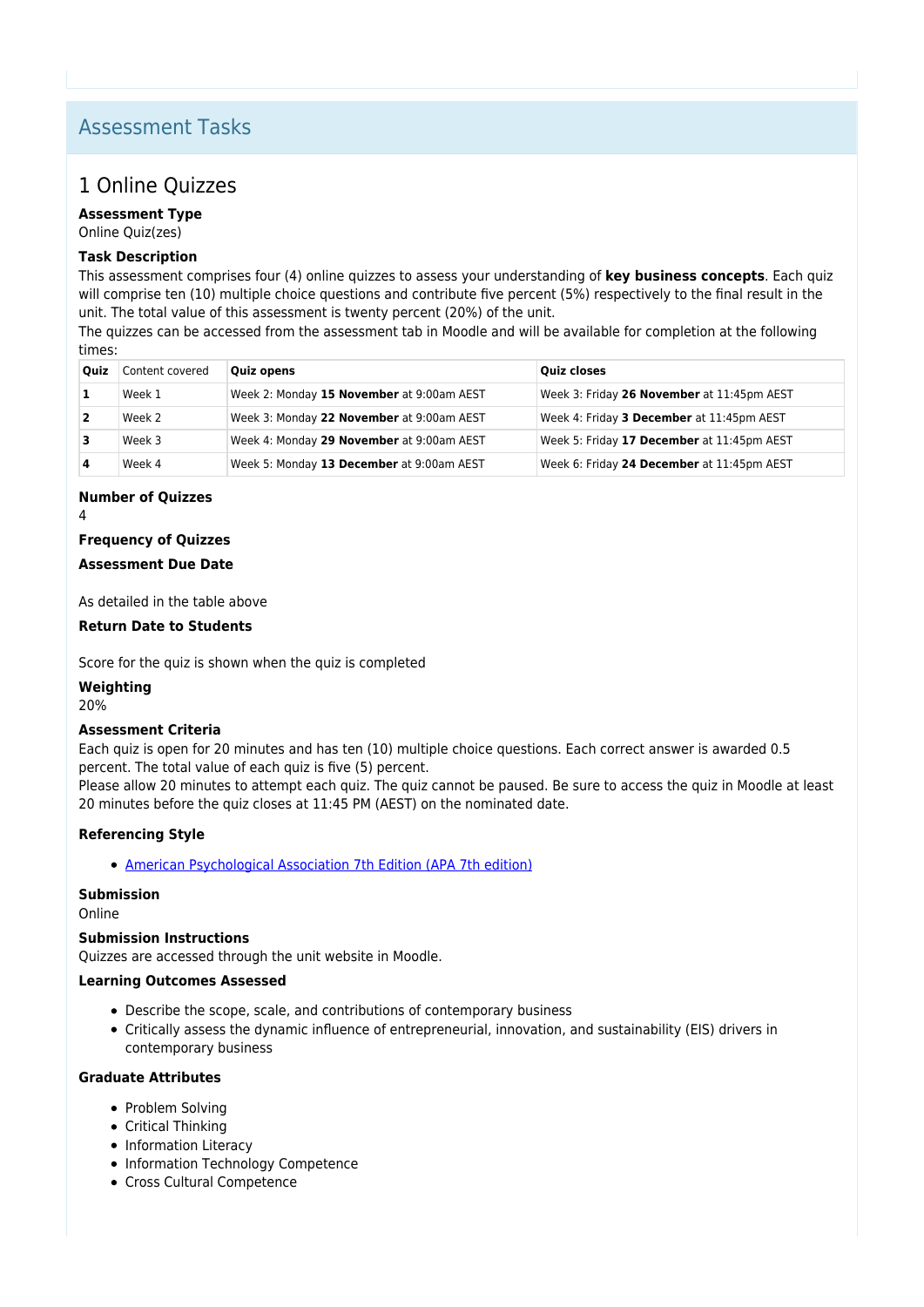# 2 Managerial Perspectives Essay

#### **Assessment Type** Written Assessment

#### **Task Description**

In line with the unit learning outcomes 3 and 4, this 1500-word essay (following academic essay format), requires you to critically analyse the following statement:

#### **"Advances in mobile phone technology are often criticised for creating a world of waste. How can entrepreneurial thinking and product innovation reconcile with environmental sustainability?"**

To support your argument, your critical analysis should use research from peer-reviewed academic journals, incorporating different perspectives on the statement, and identifying both positive and limiting factors. Your critical discussion must express an informed argument and draw compelling conclusions.

**Before you start writing,** it is recommended that you read the material uploaded to eReading List on critical thinking (Week 1) and the student Guide which elaborates how to write an academic essay. It may also be helpful to read the example essay that has been uploaded as a resource in Moodle.

**Assignment re-attempt.** This assessment allows for a resubmitted attempt in certain circumstances. If you have achieved between 40–49% of the total marks for this assessment item, you may request the Unit Coordinator for this unit to allow you to make a resubmission. You must make this request in writing via email within three calendar days of receiving your marks and feedback for this assessment.

The Unit Coordinator has the sole discretion for allowing a re-submission attempt. If the Unit Coordinator allows a resubmission attempt, the decision will be conveyed to you in writing via email to your student email address. The notice will include instructions for you on:

· What has to be done by you

· When and how you must resubmit (no more than seven calendar days from the decision being emailed to you will be allowed).

Your resubmission will result in no more than 50% of the allowed marks for this assessment item being awarded in total. That is, if you are allowed a resubmission, you can achieve no more than 50% for this assessment item, regardless of how well you perform in your resubmission.

No extensions will be allowed for your resubmission.

#### **Assessment Due Date**

Week 8 Friday (14 Jan 2022) 11:45 pm AEST Please submit through Turnitin in Moodle

#### **Return Date to Students**

Week 10 Friday (28 Jan 2022) Feedback and result will be available in Moodle by clicking on the 'blue pencil'

#### **Weighting**

40%

#### **Assessment Criteria**

Your essay will be assessed according to the following criteria:

1. Critically analyse entrepreneurship, innovation and sustainability (EIS) thinking on the phenomenon of mobile phone redundancy (15%)

2. Examine circular economy issues and opportunities that mobile phone redundancy creates. (15%)

3. Adherence to academic essay structure, adherence to 1500-words, quality of written expression, paragraph structure, grammar, punctuation, and spelling using Australian English (5%)

4. Use of at least six (6) peer-reviewed papers from academic journals. Adherence to CQUniversity APA reference style. (5%)

**NOTE:** In alignment with the CQUniversity Assessment Policy and Procedure, a **late submission penalty** of five (5) percent of the total available marks for the assessment must be deducted for each full or part calendar day the assessment task is overdue. **Adhere to word-length:** Assignment submissions in excess or below the specified word limit (+10%) will be penalised at 1% per 100-words over/under the limit.

#### **Referencing Style**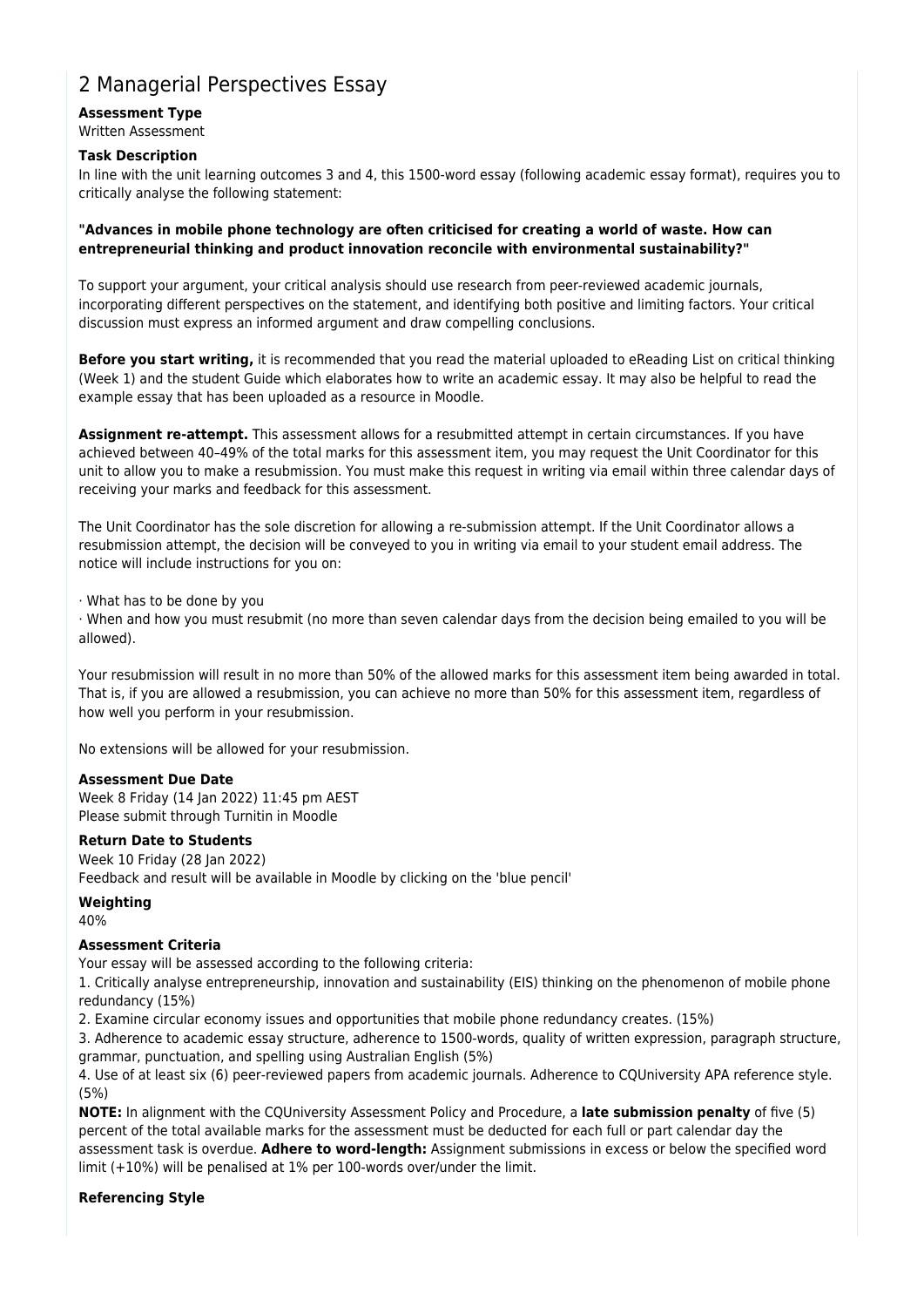[American Psychological Association 7th Edition \(APA 7th edition\)](https://delivery-cqucontenthub.stylelabs.cloud/api/public/content/apa-referencing-style.pdf?v=51e1aea7)

# **Submission**

#### Online

#### **Learning Outcomes Assessed**

- Critically assess the the consequential impacts of EIS on business strategy and structure, people, organisational design, and business operations
- Critically evaluate the management skill requirements for successfully leveraging emerging EIS opportunities

#### **Graduate Attributes**

- Communication
- Problem Solving
- Critical Thinking
- Information Literacy
- Information Technology Competence

## 3 Business Report

#### **Assessment Type**

Reflective Practice Assignment

#### **Task Description**

This assignment enables you to demonstrate learning outcomes 4 and 5, respectively:

- Critically evaluate the management skill requirements for successfully leveraging emerging EIS (entrepreneurship, innovation, and sustainability) opportunities;
- Critically evaluate the influence of leadership in shaping ethical and socially responsible initiatives for a circular economy.

In a **1500-word business report**, critically evaluate how the management of **Cleanaway (cleanaway.com.au)** might evaluate its performance/progress on these two dimensions.

#### **Assessment Due Date**

Week 12 Friday (11 Feb 2022) 11:45 pm AEST Submissions must be made through Turnitin on the unit website in Moodle.

#### **Return Date to Students**

Results and marking feedback will be made available on the unit website after Certification of Grades.

**Weighting** 40%

#### **Assessment Criteria**

Your report will be assessed according to the following criteria. Your report must:

1. Identify emerging EIS opportunities for **Cleanaway**. (10%)

2. Discuss the management skills required to leverage these opportunities (10%)

3. Analyse how the influence of leadership may shape ethical and socially responsible initiatives for a circular economy (10%)

4. Adherence to **business report format**, length **1500-words,** quality of written expression, grammar, punctuation, and correct spelling using Australian English. (5%)

5. Use of at least **six (6) peer-reviewed papers** from academic journals. Adherence to CQUniversity **APA** reference style. (5%)

**PLEASE NOTE:** In alignment with the CQUniversity Assessment Policy and Procedure, and unless an assignment extension has been granted, a **late submission penalty** of five (5) percent of the total available marks for the assessment must be deducted for each full or part calendar day the assessment task is overdue. **Excess word penalty:** Assignment submissions in excess or below the specified word limit (+10%) will be penalised at 1% per 100-words over the limit.

#### **Referencing Style**

[American Psychological Association 7th Edition \(APA 7th edition\)](https://delivery-cqucontenthub.stylelabs.cloud/api/public/content/apa-referencing-style.pdf?v=51e1aea7)

### **Submission**

Online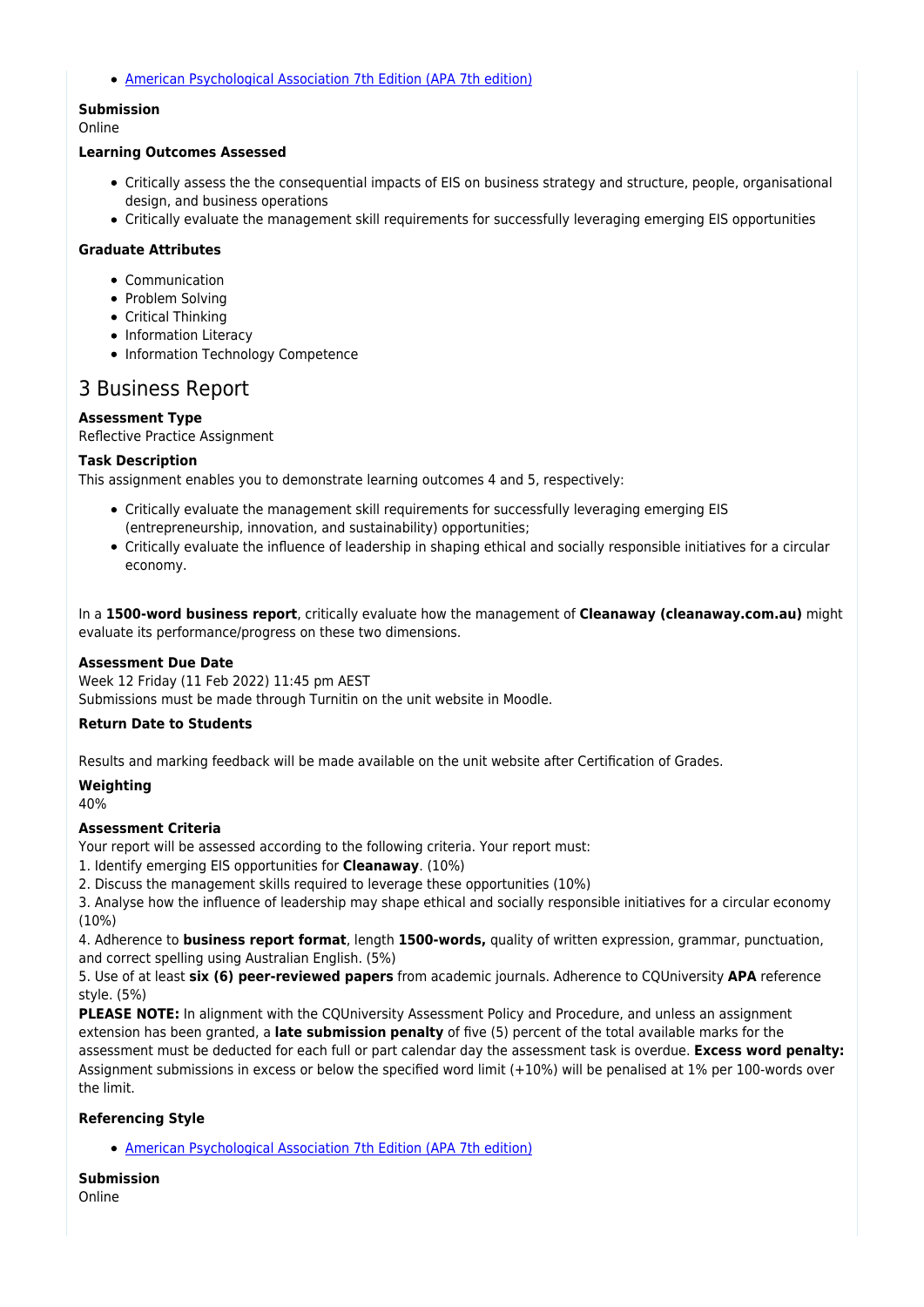#### **Submission Instructions**

Submissions must be made through Turnitin on the unit website in Moodle.

#### **Learning Outcomes Assessed**

- Critically evaluate the management skill requirements for successfully leveraging emerging EIS opportunities
- Critically evaluate the influence of leadership in shaping ethical and socially responsible initiatives for a circular economy.

#### **Graduate Attributes**

- Communication
- Problem Solving
- Critical Thinking
- Information Literacy
- Information Technology Competence
- Ethical practice
- Social Innovation

# Academic Integrity Statement

As a CQUniversity student you are expected to act honestly in all aspects of your academic work.

Any assessable work undertaken or submitted for review or assessment must be your own work. Assessable work is any type of work you do to meet the assessment requirements in the unit, including draft work submitted for review and feedback and final work to be assessed.

When you use the ideas, words or data of others in your assessment, you must thoroughly and clearly acknowledge the source of this information by using the correct referencing style for your unit. Using others' work without proper acknowledgement may be considered a form of intellectual dishonesty.

Participating honestly, respectfully, responsibly, and fairly in your university study ensures the CQUniversity qualification you earn will be valued as a true indication of your individual academic achievement and will continue to receive the respect and recognition it deserves.

As a student, you are responsible for reading and following CQUniversity's policies, including the **[Student Academic](https://www.cqu.edu.au/policy/sharepoint-document-download?file_uri={BE8380F3-F86D-4C55-AC0D-84A81EAFD6A2}/Student%20Academic%20Integrity%20Policy%20and%20Procedure%20(formerly%20known%20as%20the%20Academic%20Misconduct%20Procedure).pdf) [Integrity Policy and Procedure](https://www.cqu.edu.au/policy/sharepoint-document-download?file_uri={BE8380F3-F86D-4C55-AC0D-84A81EAFD6A2}/Student%20Academic%20Integrity%20Policy%20and%20Procedure%20(formerly%20known%20as%20the%20Academic%20Misconduct%20Procedure).pdf)**. This policy sets out CQUniversity's expectations of you to act with integrity, examples of academic integrity breaches to avoid, the processes used to address alleged breaches of academic integrity, and potential penalties.

#### **What is a breach of academic integrity?**

A breach of academic integrity includes but is not limited to plagiarism, self-plagiarism, collusion, cheating, contract cheating, and academic misconduct. The Student Academic Integrity Policy and Procedure defines what these terms mean and gives examples.

#### **Why is academic integrity important?**

A breach of academic integrity may result in one or more penalties, including suspension or even expulsion from the University. It can also have negative implications for student visas and future enrolment at CQUniversity or elsewhere. Students who engage in contract cheating also risk being blackmailed by contract cheating services.

#### **Where can I get assistance?**

For academic advice and guidance, the [Academic Learning Centre \(ALC\)](https://www.cqu.edu.au/student-life/academic-learning-centre) can support you in becoming confident in completing assessments with integrity and of high standard.

#### **What can you do to act with integrity?**